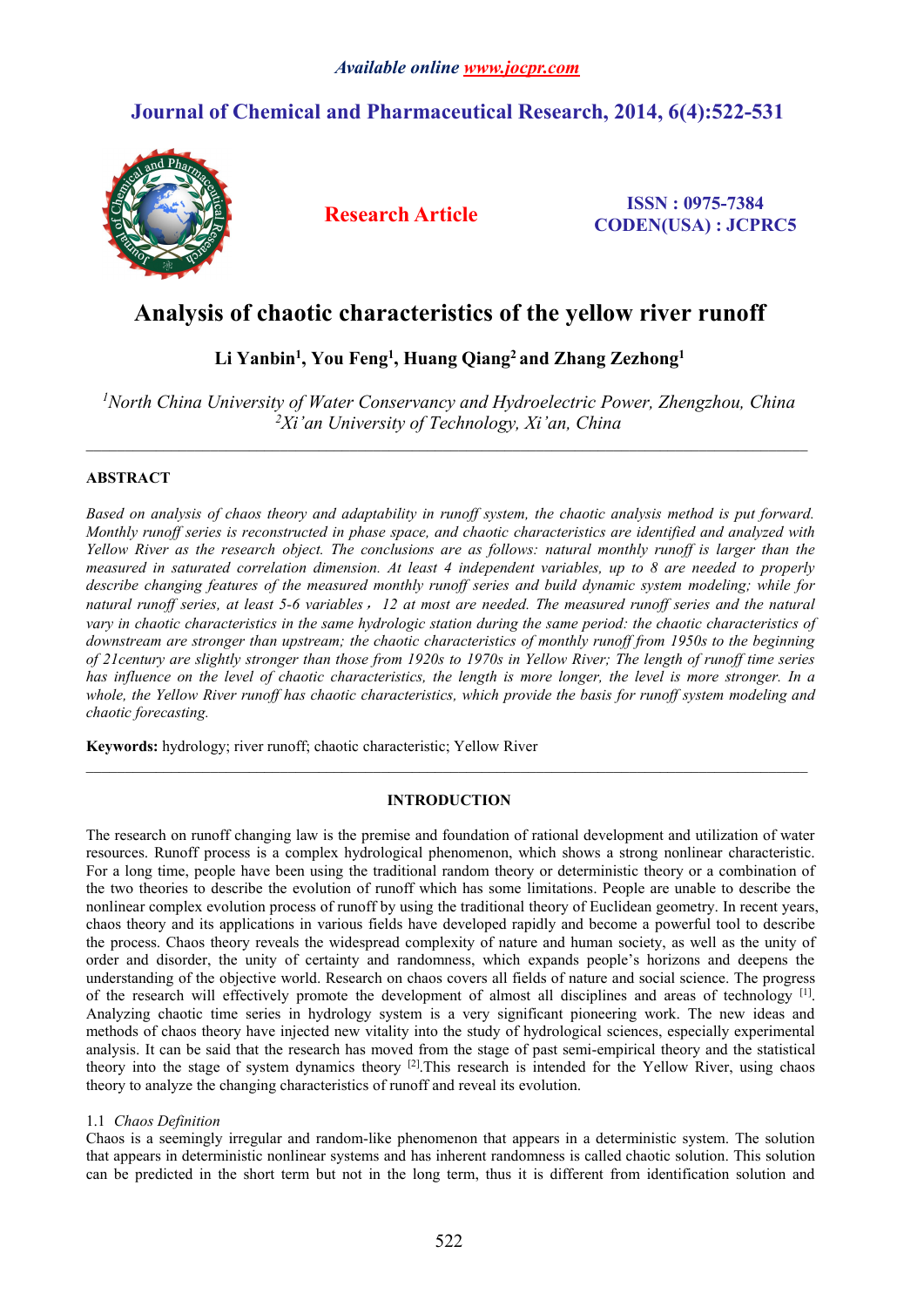.

random solution. Chaos is not a simple disorder but no obvious periodicity and symmetry. It is ordered structure with rich interval levels, a new form of existence in non-linear system  $^{[3]}$ . Li-Yorke definition is one of the chaos mathematical definitions with a broader impact [4]. **Li Yanbin** *et al*<br> **Li Yanbin** *et al***<br>
random solution. Chaos is not a simple disorder but no obvious periodicity and symmetry. It is ordered structure<br>
muth rich interval levels, a new form of existence in non-linear s 1. Chem. Pharm. Res., 2014, 6(4):522-531**<br> **1. Chem. Pharm. Res., 2014, 6(4):522-531**<br> **random solution.** Chaos is not a simple disorder but no obvious periodicity and symmetry. It is ordered structure<br>
with rich interv *J. Chem. Pharm. Res., 2014, 6(4):522-531*<br>
not a simple disorder but no obvious periodicity and symmetry. It is ordered structure<br>
new form of existence in non-linear system <sup>[3]</sup>. Li-Yorke definition is one of the chaos **Li Yanbin et al**<br>
2) *L. Chem. Pharm. Res., 2014, 6(4):522-531***<br>
Frandom solution. Chaos is not a simple disorder but no obvious periodicity and symmetry. It is ordered structure<br>
with rich interval levels, a new form** *<i>f <i><i>f <i>f <i>f f <i>f <i>f <i>f <i>f <i>f <i>f <i>f <i>f <i>f <i>f <i>f <i>f <i>f <i>f <i>f <i>f <i>f <i>f <i>f <i>f <i>f*</del> *<i>f*</del> *<i><i>f <i>f <i>f* **1. Van bin** *et al*<br>
3) *Chem. Pharm. Res., 2014, 6(4):522-531***<br>
Frandom solution. Chaos is not a simple disorder but no obvious periodicity and symmetry. It is ordered structure<br>
with the interval levels, a new form o** *J. Chem. Pharm. Res., 2014, 6(4):522-531*<br>
o obvious periodicity and symmetry. It is ordered structure<br>
on-linear system <sup>[3]</sup>. Li-Yorke definition is one of the chaos<br>
in interval [a, b], if it meets following condition

*\_\_\_\_\_\_\_\_\_\_\_\_\_\_\_\_\_\_\_\_\_\_\_\_\_\_\_\_\_\_\_\_\_\_\_\_\_\_\_\_\_\_\_\_\_\_\_\_\_\_\_\_\_\_\_\_\_\_\_\_\_\_\_\_\_\_\_\_\_\_\_\_\_\_\_\_\_*

Definition: continuous self-mapping function f is chaotic in interval [a, b], if it meets following conditions:

(1) The period of f periodic points is no upper bound.

1) For any  $x, y \in S$ , there is  $\liminf |f^{n}(x) - f^{n}(y)| = 0$ ;

 $n \rightarrow \infty$  **i**  $|v \rightarrow \infty$  **v**  $|v \rightarrow \infty$ 

 $n \rightarrow \infty$ 

### 1.2 *Characteristics of Chaotic Motion*

The current study shows that chaotic motion has three distinct characteristics  $[5-6]$ .

(1) It is extremely sensitively dependent on initial conditions. This feature means that chaos is impossible to be predicted infinitely, even if the two points are very close in initial state, chaotic motion will expand as exponential function with time, and the future stage can not be predicted with decision theory. This is the most essential characteristic of chaos.

(2) Aperiodic feature shows nonlinear and disorder of chaos.

(3) Strange attractor exists in chaos system. Attractor is a point set and a sub-space in phase space. All trajectories tend to it after the transient state dies out with time. The attractor dimension is an integer for deterministic system, but the chaotic attractor dimension is fractional, which is known as strange attractor. The existing of strange attractor in chaotic system makes the trajectory of chaotic system showing some regularity.

#### 2 ANALYSIS OF THE ADAPTABILITY OF CHAOS THEORY'S APPLICATION IN RUNOFF SYSTEM

To analyze chaotic characteristics of runoff series, first we need determine the suitability of chaos theory applied in the runoff system, and then construct the runoff series phase. We should analyze the changing lawsof runoff system by applying corresponding chaotic analysis methods. It is agreed generally that chaotic phenomenon will be produced from the non-linear, open, far-from-equilibrium, irreversible process, fluctuations and breaking system. Runoff system is a dynamic non-linear, far-from-equilibrium, and complex open system. It is a whole that is developed by a number of natural factors interacting and influencing  $[7]$ . At the same time, it is subject to impacts of different degrees of human activities, thus forming a complex change process of runoff system. Therefore, it is possible that the runoff system shows chaotic characteristics [8-11]. Usually, we can use quantitative and qualitative means, or combine the two, and use as many means as possible to recognize chaotic characteristics oftime series. nincipalwith thus, and the tuture stage can not ob predicted with decision theory. This is the most essential<br>
(2) Aperiodic feature slows nonlinear and disorder of chaos.<br>
(3) Aperiodic feature slows nonlinear and disor control to a late that the control the transfer sake the solution of the state of uncertainties (system) and its (n-1) orders derivative system shown is a staringe to to existing of strange that the halo existence in the

#### 3 METHODS AND STEPSOF CHAOTIC CHARACTERISTIC ANALYSIS OF RUNOFF

#### 3.1 *Phase Space Reconstruction*

Reconstruction of phase space is the necessary condition of recognizing runoff series chaotic characteristics. Determining embedding dimension m and time delay  $\tau$  [12-14] is the key factor of reconstructing phase space. Runoff

$$
dy_i/dt = f_i(y_1, y_2, \dots, y_n), i = 1, 2, \dots, n
$$
\n(1)

The stage space of runoff system with time changing can be showed by the n-dimensional phase space made up of

$$
Z(t) = [y(t), y^{(1)}(t), ..., y^{(n-1)}(t)]^T
$$
\n(2)

We can use the discrete time series  $y(t)$  and its(n-1) time delay displacements to build a new n-dimensional phase space(i.e., embedding phase space), to replace the stage space of runoff system reflected by the continuous variable y(t) and its derivative. That is: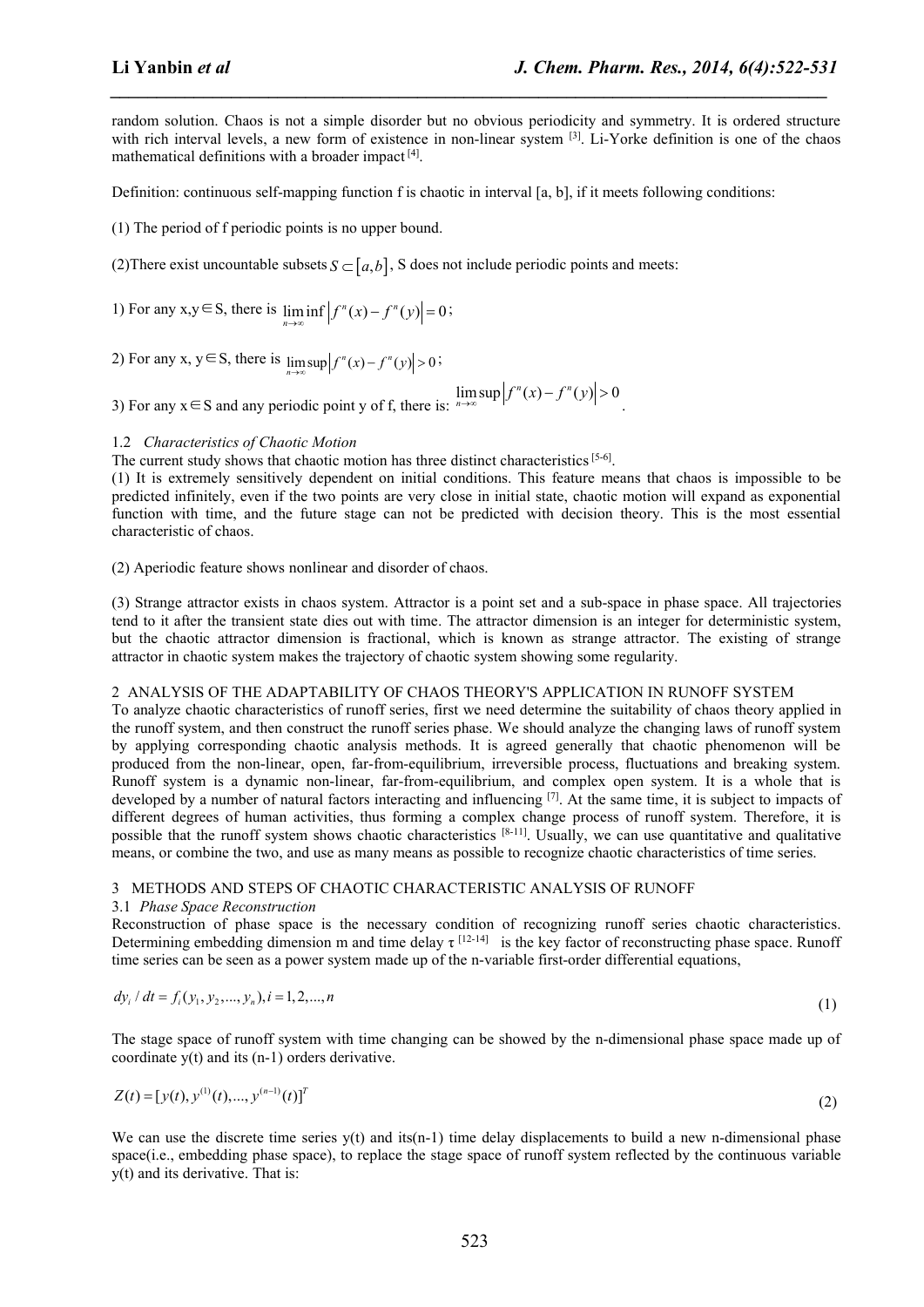Li **Yanbin** *et al*<br>  $J. Chem. Pharm. Res., 2014, 6(4):522-531$ <br>  $Z(t) = [y(t), y(t + \tau),..., y(t + (n-1)\tau)]^T$  (3)<br>
Where,  $\tau$  is time delay, also known as lag time. The reconstructed phase space's dimension m should be at least<br>
greater than the st Where, τ is time delay, also known as lag time. The reconstructed phase space's dimension m should be at least greater than the state space's topological dimension D's (also known as saturated correlation dimension) 2 times plus 1, that is  $m \geq 2D + 1$ .

*\_\_\_\_\_\_\_\_\_\_\_\_\_\_\_\_\_\_\_\_\_\_\_\_\_\_\_\_\_\_\_\_\_\_\_\_\_\_\_\_\_\_\_\_\_\_\_\_\_\_\_\_\_\_\_\_\_\_\_\_\_\_\_\_\_\_\_\_\_\_\_\_\_\_\_\_\_*

For a certain observable discrete runoff time series y1,  $y^2$ , …,y<sup>n</sup>,  $\tau$  is selected, then the reconstructed embedding phase space can be expressed as formula (4), of which,  $l=n-(m-1)\tau$ 

**L. i Yanbin *et al***\n**J. Chem. Pharm. Res., 2014, 6(4):522-531**\n  
\nZ(t) = [y(t), y(t + 
$$
\tau
$$
),..., y(t + ( $\pi$ -1) $\tau$ )]<sup>7</sup>\n  
\n(3)  
\nWhere,  $\tau$  is time delay, also known as lag time. The reconstructed phase space's dimension m should be at least  
\ngreatest than the state space's topological dimension D's (also known as saturated correlation dimension) 2 times plus  
\n, that is m 22D + 1, (3)  
\nFor a certain observable discrete runoff time series  $y1, y2, ..., y^n$ ,  $\tau$  is selected, then the reconstructed embedding  
\nphase space can be expressed as formula (4), of which, 1=n-(m-1) $\tau$   
\n
$$
Z_1 = \{y_1, y_1, ..., y_{1/n+1}, y_{1/n+1/n}
$$
\n
$$
Z_2 = \{y_1, y_2, ..., y_{21/n+2/n}\}
$$
\n(4)  
\n2.  $\frac{1}{2} \{y_2, y_3, ..., y_{21/n+2/n}\}$ \n
$$
Z_3 = \{y_1, y_2, ..., y_{21/n+2/n}\}
$$
\n(5)  
\n3.1.1 Determine the block of the following time. *Q* takes space. *Reconstruction–P* are generally three types of methods to  
\ntheorem in the block of the identification of chaotic characteristics. There are generally the types of methods to  
\nbetween the two.  
\nIn this study, (partial) autocorrelation and multiple autocorrelation methods are used respectively to reconstruct  
\nthe same space of runoff series. Considering the length of the paper, these two methods are not introduced in detail<sup>123</sup>.  
\n3.1.1 Determine the probability *D* measure *R H in the system* that radiation and  
\nbetween the two.  
\nIn this study, (partial) and motion law of random *in P in the system* that radius of the paper, these two methods are not introduced in detail<sup>123</sup>.  
\nHence, and which is usually chosen by m 22D+1 in phase space. *Reconstruction*. In this study, statistical  
\ncontribution of the structure of the system that transition methods are used respectively. In this study, and  
\nthe time, we can give a number  $\tau_0$ , whose value should be between the maximum and the minimum  $\tau_0$ . Group values of  
\nthrough formula (6).  
\n

#### *3.1.1 Determination Time Delayτ of the Phase Space Reconstruction Parameters*

Whether the choice of embedding time delay size is suitable will directly affect the effects of reconstructing phase space, and further affect the identification of chaotic characteristics. There are generally three types of methods to determineτvalue: phase space expansion method, serial correlation, and the (partial) multiple autocorrelation between the two. (4)<br> *Let Determination Time Delayr of the Phase Space Reconstruction Parameters*<br> *L. Determination Time Delayr of the Phase Space Reconstruction Parameters*<br> *Let the the choice of embedding time delay size is suitable <sup>r</sup> d C r r* (6) 0 0 The<br>line the choice of embedding time delay size is suitable will directly affect the reduce of<br>each direct of the choice of embedding time delay size is suitable will direct<br>offer the denotestinction of choice characteri the the choice of embedding time delay size is suitable will directly affect the effects of reconstructing phase<br>and factor of embedding time delay size is suitable will directly affect the effects of reconstructing<br>that

In this study,(partial) autocorrelation and multiple autocorrelation methods are used respectively to reconstruct phase space of runoff series. Considering the length of the paper, these two methods are not introduced in detail [15].

#### *3.1.2 Determination of Embedding Dimension m in Phase Space Reconstruction*

Generally, if the inserting dimension of phase space is big enough, strange attractor of runoff system can be displayed, and motion law of runoff system that traditional methods can't show will be revealed [16]. Therefore, embedding dimension is usually chosen by m≥2D+1 in phase space reconstruction. In this study, saturated correlation dimension method (G-P) is used to determine embedding dimension of phase space  $[17]$ . and further affect the identification of chaotic characteristics. There are generally three types of mehods to<br>nervalue: phase space expansion method, serial correlation, and the (partial) multiple autocorrelation<br>the two Whene the choice of embedding time delay is as is suitable will directly affect the choice of reconstructing phase<br>pace, and further affect the chemicination of chance characteristics. There are generally three spees of m and further affect the identification of chaotic characteristics. There are generally three types of methods to<br>inervalue: phase space expansion method, serial correlation, and the (partial) multiple autocorrelation<br>the t and a anomorrow that of the plane and other<br>anomic anomy (paramelation and interest considering the length of the paper, these two methods are not introduced in determination of Embedding Dimension in it Phase Space Recon bhase space of runoff series. Considering the length of the paper, these two methods are not introdu<br> *x h x Determination of Embedding Dimension* in *in Phace Space Recordstruction*<br> *x Line timesculary and mot* 

(1)The definition of saturated correlation dimension: we suppose  $r_{ii}$  (m) is the absolute value of any two vectors' difference, namely the Euclidean distance, in m-dimensional phase space series  $Z_1, Z_2, \ldots, Z_k$ .

$$
r_{ij}(m) = || \mathbf{Z}_i \mathbf{Z}_j || \tag{5}
$$

Then, we can give a number  $r_0$ , whose value should be between the maximum and the minimum  $r_{ii}$ . Group values of  $lnr_0$  and  $lnC(r)$  can be calculated when  $r_0$  is adjusted properly. Thus, correlation dimension dm can be figured out through formula (6). imension is usually chosen by  $m \ge 2D+1$  in phase space reconstructio<br>mension method (G-P) is used to determine embedding dimension of phase<br>tion of saturated correlation dimension: we suppose  $r_{ij}$  (m) is the absolute<br>m method (G-P) is used to determine embedding dimension of phase space <sup>[17]</sup>.<br> *i*j aturated correlation dimension: we suppose  $r_{ij}$  (m) is the absolute value of any<br> *Euclidean distance*, in m-dimensional phase space ser imension method (G-P) is used to determine embedding dimension of phase<br>*i*tion of saturated correlation dimension: we suppose  $r_{ij}$  (m) is the absolut<br>amely the Euclidean distance, in m-dimensional phase space series  $Z$ 

$$
d_m = \lim_{n \to \infty} \ln C(r) / \ln(r_0)
$$
\n<sup>(6)</sup>

$$
C(r) = \frac{1}{l(l-1)} \sum_{\substack{i,j=1 \ i \neq j}}^{l} H(r_0 - r_{ij}) = \frac{1}{l(l-1)} \sum_{\substack{i,j=1 \ i \neq j}}^{l} H(r_0 - ||Z_i - Z_j||) \tag{7}
$$

In which,  $H(x)$  is called Heaviside function, defined as follows:

$$
H(x) = \begin{cases} 0, x < 0 \\ 1, x \ge 0 \end{cases}
$$
 (8)

(2) Problem-solving ideas of saturated correlation dimension method

ass space of runoff series. Considering the length of the paper, these two methods are not introduced in deta<br>  $(2, 2)$  *betermination* of *l'mhelding Dimension m in Phace Space Recomstruction*<br>  $\ln(2, 2)$  *betwerming dim* According to the definition of correlation dimension, if there is strange attractor in the observation sequence  $\{y(t)\}\$ ,  $d<sub>m</sub>$  correlation dimension will also increase following the increase of phase space embedding dimension.  $d<sub>m</sub>$  will reach the saturation value D ,namely saturated correlation dimension of time series when the correlation dimension increases to a certain value. The main idea of G-P method is to choose a different area radius  $r_0$ , calculate the corresponding  $C(r)$ , and put these different  $r_0$  and  $C(r)$  into formula (6) to fit dm. The saturation value D of dm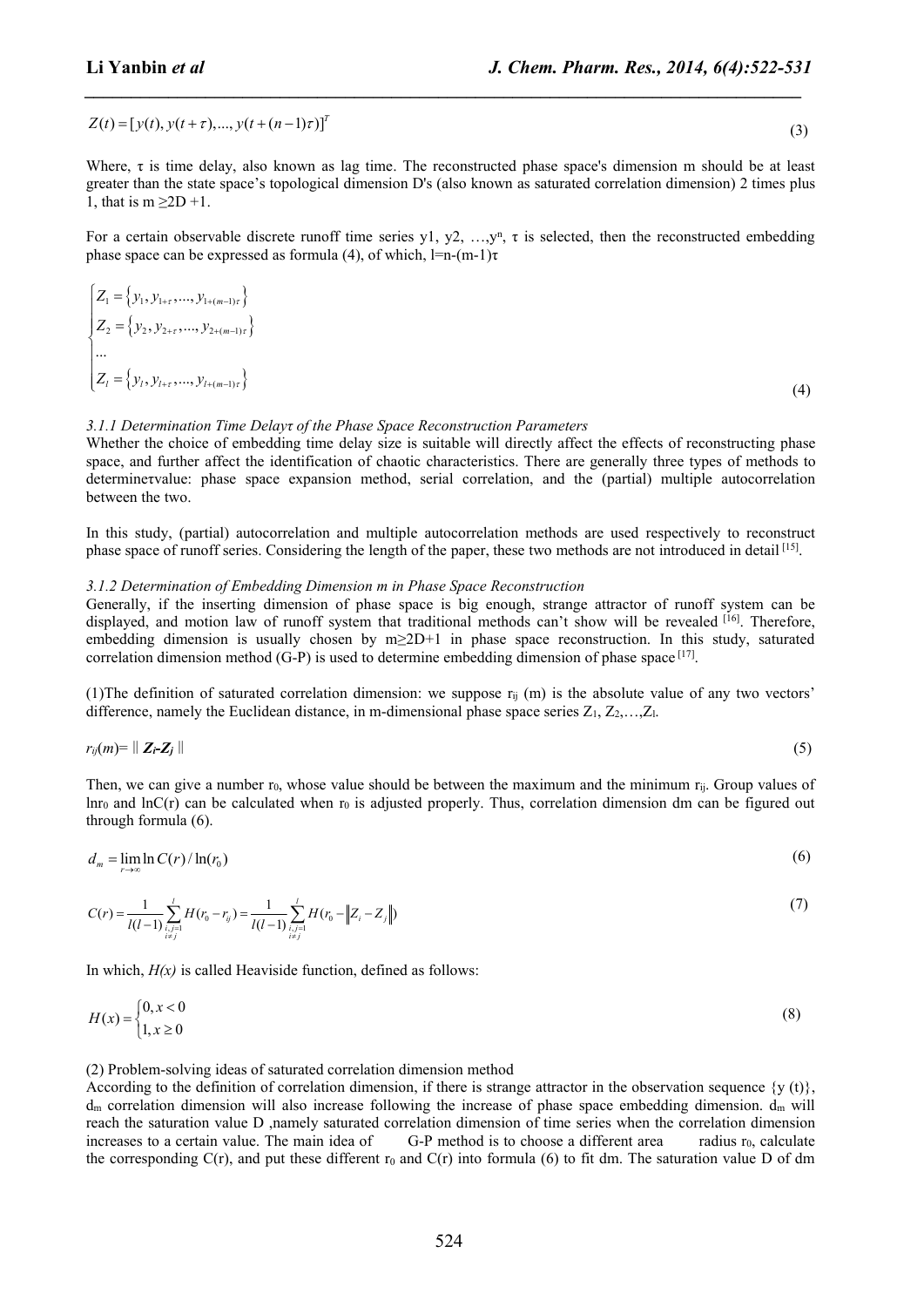can be obtained following the increase of m. According to  $m \ge 2D +1$ , the appropriate embedding dimension m can be determined in the system.

*\_\_\_\_\_\_\_\_\_\_\_\_\_\_\_\_\_\_\_\_\_\_\_\_\_\_\_\_\_\_\_\_\_\_\_\_\_\_\_\_\_\_\_\_\_\_\_\_\_\_\_\_\_\_\_\_\_\_\_\_\_\_\_\_\_\_\_\_\_\_\_\_\_\_\_\_\_*

#### 3.2 *The Method of Chaotic Characteristic Analysis*

#### *3.2.1 Saturated correlation dimension method*

The diagram lnr0  $\sim$  lnC(r) can be drawn under different conditions of embedding dimension according to the calculating result of formula  $(5) - (8)$ . If there is a straight-line part of the figure, then the slope of the straight part is the correlation dimension corresponding to the embedding dimension m. Draw the diagram of the obtained correlation dimension dm and different embedding dimension m. The correlation dimension tends to be stable when embedding dimension m reaches saturation value D, also called saturated correlation dimension. Then the system has stable chaotic attractor dimension, which indicates the runoff series has chaotic characteristics.

#### *3.2.2 The maximum Lyapunov index*

Lyapunov index is a lineage  $\lambda i$  ( $i = 1, 2, ..., m-1$ ). If the only maximum value is positive in the spectrum, the system is one-dimensional chaotic; If the spectrum has two or more values being positive, the runoff system is multidimensional chaotic or hyper chaotic. Otherwise, the system is non-chaotic. So the max Lyapunov index can be used to analyze chaotic characteristics. The bigger its value is, the stronger the chaotic characteristics are, and the more sensitive is for initial value. Just because of the initial sensitivity of chaotic system, the long-term prediction of chaotic system is not possible. Typically, the reciprocal of the index can be used as a predictable scale of the system. For time series  $y_1, y_2, \ldots, y_n$ , the calculation method is as follows: e obtained following the increase of m. According to  $m \ge 2D + 1$ , the appropriate embedding dimension m can<br>the Method of Chaotic Characteristic Analysis<br>Saturated correlation dimension method<br>Saturated correlation dimens able chaotic attractor dimension, which indicates the runc<br> *The maximum Lyapunov index*<br>
invov index is a lineage  $\lambda i$  ( $i = 1, 2, ..., m-1$ ). If the only m<br>
a-dimensional chaotic; If the spectrum has two or mor-<br>
sional chao can be obtained following the increase of m. According to  $m \ge 2D + 1$ , the appropriate embedding dimension m can<br>  $\alpha$  2.2.1 *E Method of Characteristic Analysis*<br>  $\alpha$  2.7 *E Method of Characteristic Analysis*<br>  $\alpha$  2.7 Emmed and of Synanic Characteristic Analysis<br>
En Method of Characteristic Analysis<br>
The Method of Characteristic Analysis<br>
Entantated correlation dimension method<br>
islament hold  $\sim$  heC(c) can be drawn under different co *like Method of Chaotic Characteristics Analysis<br>
<i>like Method of Chaotic Characteristics Analysis*<br> *listanzated correlation dimension method*<br>
diagram  $\ln 0 \sim |\alpha|$  (c) can be drawn under different conditions of embedding 3.2. The matrix multiplary index (in the production in the series  $\lambda$  can be the time series  $\lambda$  can according the time series  $\lambda$  is  $\lambda$  is  $\lambda$  is  $\lambda$  is  $\lambda$  is  $\lambda$  is  $\lambda$  is  $\lambda$  is  $\lambda$  is  $\lambda$  is  $\lambda$  is  $\lambda$ e-dimensional chaotic p if the spectrum has two or more values being positive, the month system is multi-<br>existable chaotic charge that such the system is non-chaotic. So the max Lyapunov index can be used<br>siy self-advanc

First, we can reconstruct phase space through the method described in 3.1, then according to formula (9), obtain the nearest neighbor point  $Z_i$  of Euclidean space sense  $Z_i$  and the distance between two points  $L_i$ , finally find max Lyapunov index λ according to formula  $(10)$ .

$$
L_i = \min\left[\|Z_j - Z_i\|\right], i, j = 1, 2, ..., l
$$
  

$$
\lambda = \frac{1}{l-1} \frac{1}{\tau} \sum_{i=1}^{l-1} \ln \frac{L_{i+1}}{L_i}
$$
 (9)

 $\lambda$  is system max Lyapunov index, when  $\lambda > 0$ , indicating that the system has chaotic characteristics; when  $\lambda = 0$ , indicating the system has a bifurcation point or periodic solution, that is , cycle phenomenon appears in system; when  $\lambda$ <0, the system has a stable fixed point.

#### 3.2.3 Principal component analysis

The method can identify chaos and noise effectively. If a given one-dimension time series is known as  $y_1, y_2, y_3, \ldots, y_n$ , the phase space is reconstructed when sampling interval is τand selected embedding dimension is m. So the trajectory matrix formed by the time series  $Z_{n}$   $(l = n - (m-1)\tau)^{[18]}$  is as follows.

s over-uncusional chaotic or hyperlactic. Otherwise, the system is non-chaotic. Both max-conval system is named  
dimensional chaotic or hyperlactic. The bigger its value is, the stronger the chaotic system is the  
transitive is for initial value. Just because of the initial sensitivity of chaotic system, the long-term prediction of  
chaotic system is not possible. Typically, the reciprocal of the index can be used as a predictable scale of the system.  
For time series y<sub>1</sub>, y<sub>2</sub>,...,y<sub>n</sub>, the calculation method is as follows:  
First, we can reconstruct phase space through the method described in 3.1, then according to formula (9), obtain the  
nearest neighbor point Z<sub>i</sub> of Euclidean space sense Z<sub>i</sub> and the distance between two points L<sub>n</sub>, finally find max  
Lyapunov index λ according to formula (10).  

$$
\lambda = \frac{x_i}{1-1} \sum_{i=1}^{i} \ln \frac{L_{i1}}{L_i}
$$
(10)  

$$
\lambda = \frac{x_i}{1-1} \sum_{i=1}^{i} \ln \frac{L_{i1}}{L_i}
$$
(10)  

$$
\lambda = \frac{x_i}{1-1} \sum_{i=1}^{i} \ln \frac{L_{i1}}{L_i}
$$
(10)  

$$
\lambda = \frac{x_i}{1-1} \sum_{i=1}^{i} \ln \frac{L_{i1}}{L_i}
$$
(10)  

$$
\lambda = \frac{x_i}{1-1} \sum_{i=1}^{i} \ln \frac{L_{i1}}{L_i}
$$
(10)  

$$
\lambda = \frac{x_i}{1-1} \sum_{i=1}^{i} \ln \frac{L_{i1}}{L_i}
$$
(10)  

$$
\lambda = \frac{x_i}{1-1} \sum_{i=1}^{i} \ln \frac{L_{i1}}{L_i}
$$
(11)  

$$
\lambda = \frac{x_i}{1-1} \sum_{i=1}^{i} \ln \frac{L_{i1}}{L_i}
$$
(12)  

$$
\lambda = \frac{x_i}{1-1} \sum_{i=1}^{i} \ln \frac{L_{i1}}{L_i}
$$
(13)  
12.3 Principal component analysis  
the phase space is reconstructed when sampling interval is a smaller  
interior matrix formed by the time series Z<sub>1m</sub> ( $i = -1 - (m-1) + i^{1/18}$  is as follows.  
13.2.3 Principal component analysis  
the phase space is reconstructed when sampling interval is and selected embedding dimension is m. So the  
traicometric matrix is  $\lambda$  is:

Covariance matrix A is:

$$
A_{m \times m} = \frac{1}{l} Z_{l \times m}^T Z_{l \times m} \tag{12}
$$

Calculate the eigenvalue  $\lambda i(i=1,2,3,...,m)$  of covariance matrix A and eigenvector  $U_i(i=1,2,3,...,m)$ . Sort the eigenvalues by size:  $\lambda$ 1≥ $\lambda$ 2≥…≥ $\lambda$ m.

Then eigenvalue  $\lambda_i$  and eigenvector U<sub>i</sub> are called principal component. Find the sum  $\gamma$  of all the eigenvalues.

$$
\gamma = \sum_{i=1}^{m} \lambda_i \tag{13}
$$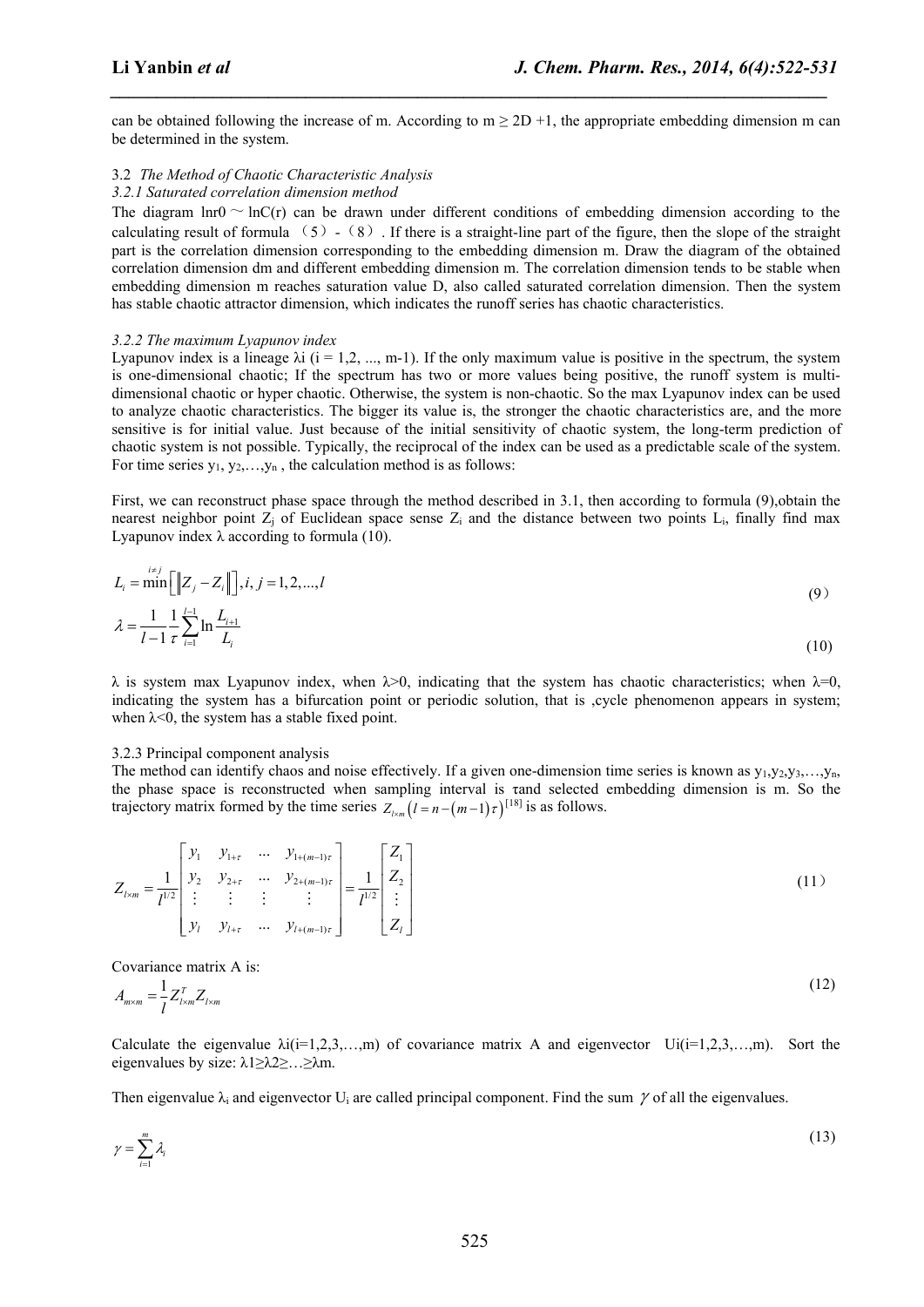as ordinate is called principal component spectrum. The principal

*\_\_\_\_\_\_\_\_\_\_\_\_\_\_\_\_\_\_\_\_\_\_\_\_\_\_\_\_\_\_\_\_\_\_\_\_\_\_\_\_\_\_\_\_\_\_\_\_\_\_\_\_\_\_\_\_\_\_\_\_\_\_\_\_\_\_\_\_\_\_\_\_\_\_\_\_\_*

**Li Yanbin et al**<br> **I. Chem. Pharm. Res., 2014, 6(4):522-531**<br>
The graph with index i as abscissa and  $_{Ln}(\frac{\lambda}{\gamma})$  as ordinate is called principal component spectrum. The principal<br>
component spectrum of chaotic sequence component spectrum of chaotic sequence is a straight line with a negative slope or the points' fitting line with a negative slope. The noise spectrum is a nearly parallel line with the horizontal axis.

#### 4 ANALYSIS OF CHAOTIC CHARACTERISTICS OF YELLOW RIVER RUNOFF

#### 4.1 *BASIC INFORMATION*

Taking runoff series of Lanzhou, Sanmenxia, Huayuankou station of the Yellow River. The main measured and natural runoff data are 1955—2005.The total length N of the runoff sequence is 612 months. In addition, other runoff data of different lengths are experimentally analyzed. Data lengths are in line with the requirements of chaotic characteristic analysis<sup>[19-20]</sup>.

#### **RESULTS AND ANALYSIS**

*4.2.1. Parameter determination of phase space reconstruction of runoff series*

(1) Determination of time delay τ value. The phase space reconstruction parameter τof natural and measured runoff series is calculated by using the method described in  $3.1.1$ . The results are shown in Table 1, the calculation process shown in Figure 1-4. The paper lists only the measured runoff calculation diagram avoiding the paper being too long. According to autocorrelation features (correlation coefficient diagram through zero point first time), considering the factors that calculated value islarger than actual value, integrating the calculation of various methods, then taking coefficient  $\tau$  of phase space reconstruction as 2 is more appropriate.



**Fig**.**1 the relation of autocorrelation coefficient and timedelay of monthly runoff series in the Lanzhou station**



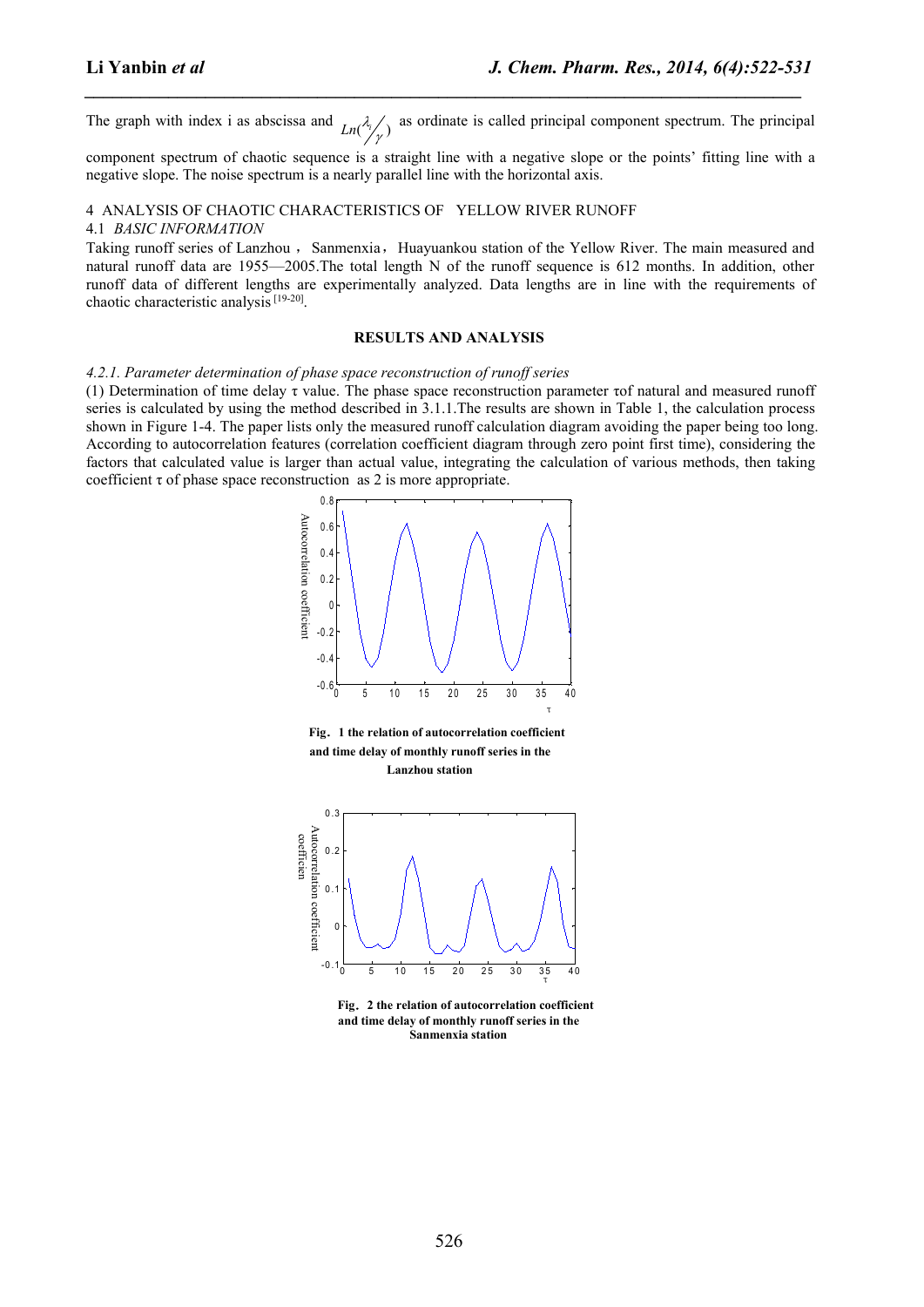

*\_\_\_\_\_\_\_\_\_\_\_\_\_\_\_\_\_\_\_\_\_\_\_\_\_\_\_\_\_\_\_\_\_\_\_\_\_\_\_\_\_\_\_\_\_\_\_\_\_\_\_\_\_\_\_\_\_\_\_\_\_\_\_\_\_\_\_\_\_\_\_\_\_\_\_\_\_*

**Fig**.**3 the relation of complex autocorrelation and time delay of monthly runoff series in the Lanzhou f** complex autocorrelation and<br>runoff series in the Lanzhou<br>station



**Fig** . **4 the relation of complex autocorrelation and time delay of monthly runoffseries (1960-2006) in the Sanmenxia station**

**Table.1 time delay τ**

|                           | $-20$<br>5<br>10<br>15                                                                   | 20<br>25                  | 30<br>35<br>40<br>τ |          |  |  |  |
|---------------------------|------------------------------------------------------------------------------------------|---------------------------|---------------------|----------|--|--|--|
|                           | Fig. 4 the relation of complex autocorrelation and                                       |                           |                     |          |  |  |  |
|                           | time delay of monthly runoff series (1960-2006) in the<br>$\sim$<br>$\sim$ $\sim$ $\sim$ |                           |                     |          |  |  |  |
|                           |                                                                                          | Table.1 time delay $\tau$ |                     |          |  |  |  |
|                           |                                                                                          |                           |                     |          |  |  |  |
| methods<br>station        |                                                                                          | Method 1                  | Method<br>2         | Method 3 |  |  |  |
|                           | Measured                                                                                 | 3.15                      | 1.64                | 1.51     |  |  |  |
|                           | N<br>a<br><b>u</b><br>$\mathbf{r}$<br>a                                                  | 3.25                      | 1.68                | 1.00     |  |  |  |
| Lanzhou                   |                                                                                          |                           | 1.72                | 1.12     |  |  |  |
|                           | Measured                                                                                 | 2.35                      |                     |          |  |  |  |
| S<br>$m$ e $n$ $x$<br>n   | a                                                                                        | 3.05                      | 2.13                | 1.05     |  |  |  |
| H<br>an k<br><sub>u</sub> | Measured<br>$\mathbf{O}$<br>u.                                                           | 3.35                      | 2.01                | 1.52     |  |  |  |

Note: Method 1 is about Autorelation method (figure first time through zero); Method 2 is about Auto relation method (tfirst time through the *initial value' (1-1/e*)*times); Method 3 is aboutmultiple autocorrelation.*

#### (2) Determination of embedding dimension m

According to 3.1.2, r<sub>0</sub> equals {100,150,200..., 5000}, phase space embedding dimension m equals {2, 3, 4, 5, 15}, and requals 2, C(r) can be calculated. The runoff series  $ln r_0 \sim ln C(r)$  figures 5-6 are drawn in the condition of different embedding dimensions. Figures of the correlation dimension and embedding dimension relation figures 7-8 are also drawn. The calculating results are in table 2.

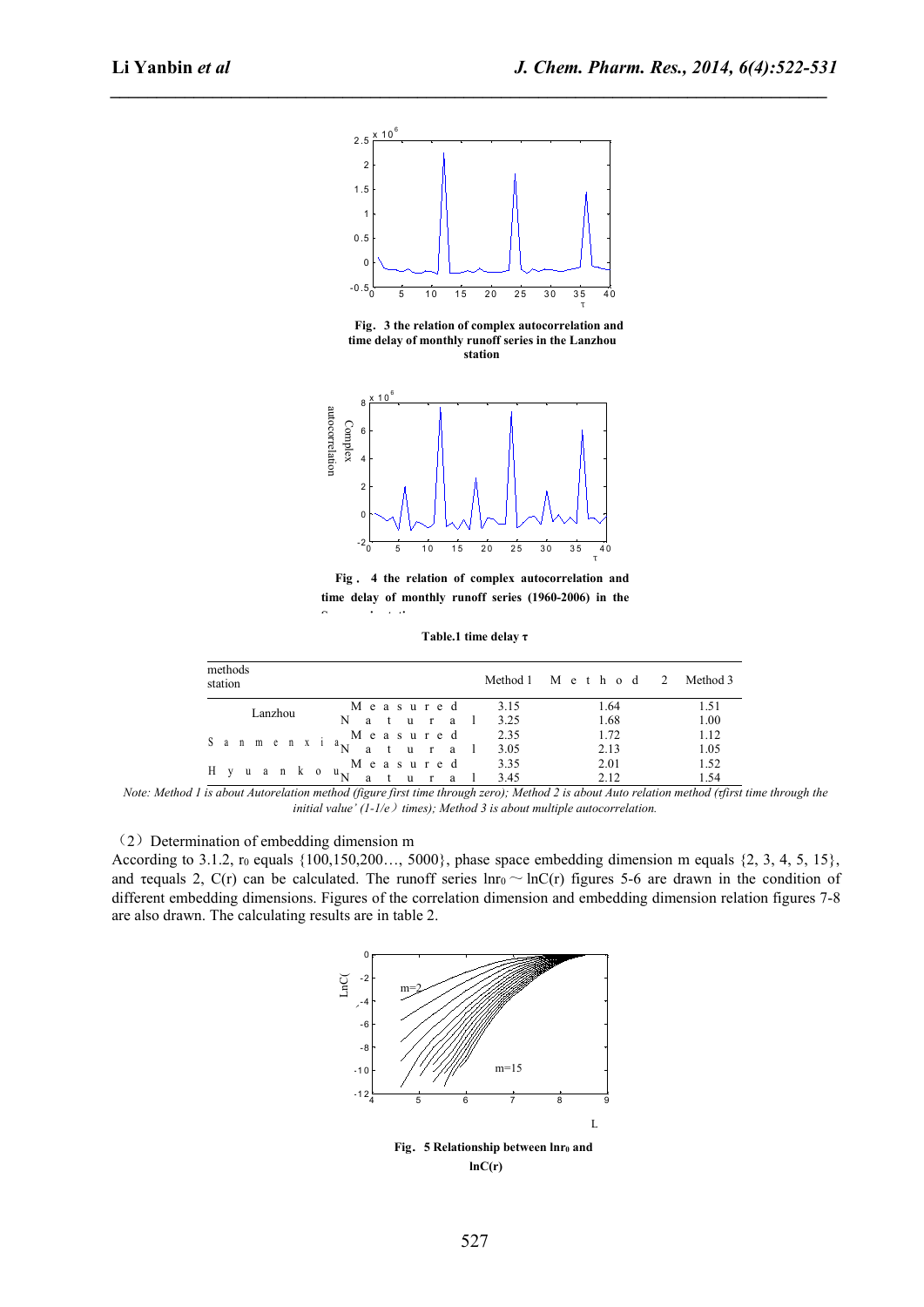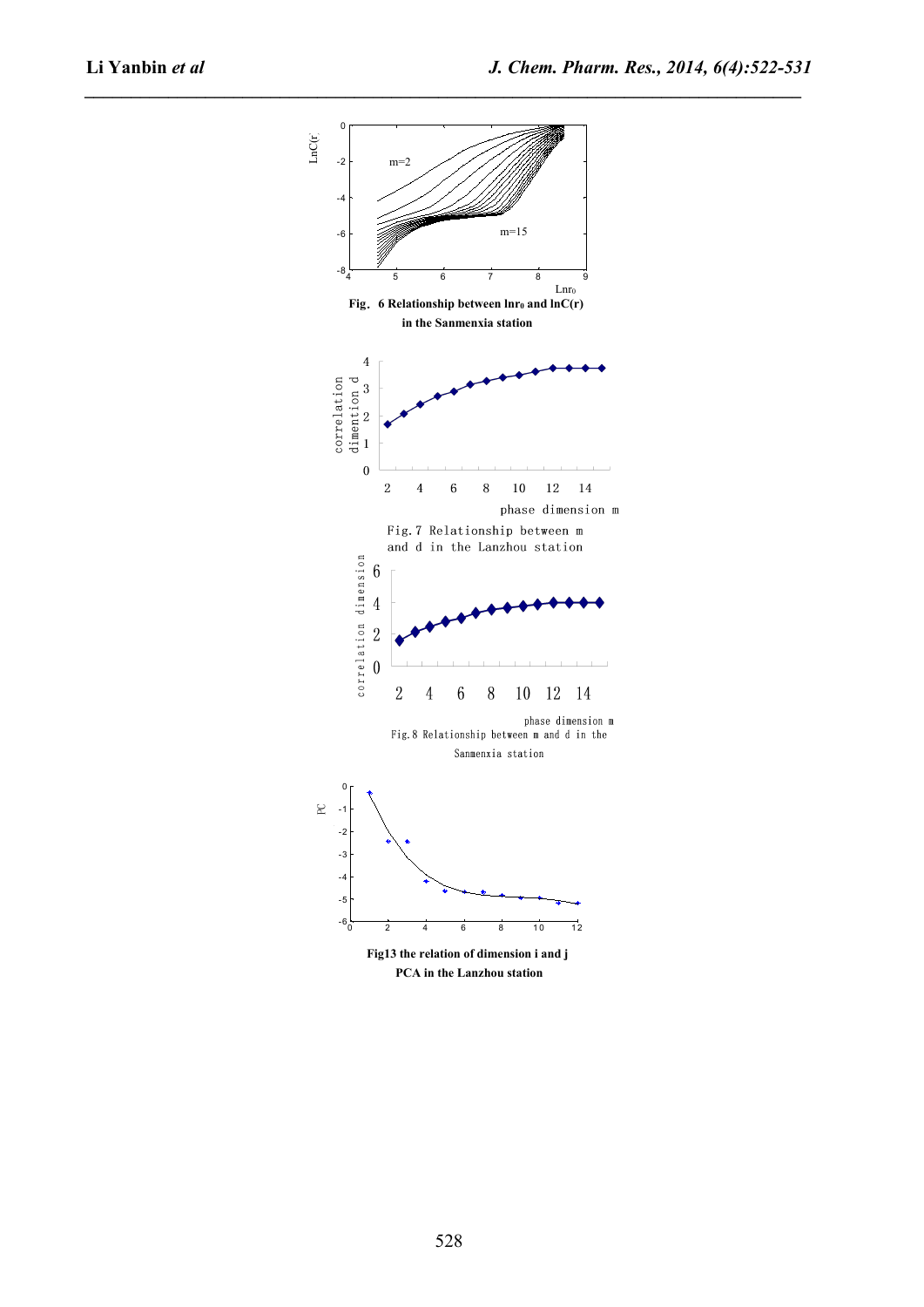| Li Yanbin et al                                                                          |          |                |           | J. Chem. Pharm. Res., 2014, 6(4):522-531 |                      |  |          |                |                |                  |
|------------------------------------------------------------------------------------------|----------|----------------|-----------|------------------------------------------|----------------------|--|----------|----------------|----------------|------------------|
| Table.2 saturation relation dimension and the most Lyapunov exponential of every station |          |                |           |                                          |                      |  |          |                |                |                  |
| Item                                                                                     |          | Time           | Embedding | Saturator relation                       | Lyapunov index value |  |          |                |                |                  |
| Station                                                                                  |          | delay          | dimension | dimension                                |                      |  |          |                |                |                  |
| Measure<br>Lanzhou                                                                       |          |                | 12        | 3.73                                     |                      |  |          |                |                |                  |
|                                                                                          |          |                | 12        | 5.42                                     |                      |  |          |                | 6              |                  |
|                                                                                          |          | $\overline{c}$ | 12        | 5.15                                     |                      |  |          | 5              | $\bf{0}$       | $\boldsymbol{0}$ |
| N<br>u r<br>a<br><sup>2</sup>                                                            |          |                | 12        | 5.23                                     |                      |  | $\theta$ | $\overline{4}$ | 4              | 9                |
|                                                                                          |          |                |           | 3.98                                     |                      |  |          | 6              |                | 5                |
|                                                                                          |          |                |           |                                          |                      |  |          |                |                | $\overline{2}$   |
| $S$ anmenxi                                                                              |          | $\frac{2}{2}$  |           | 5.76                                     |                      |  |          | 3              | $\overline{2}$ |                  |
|                                                                                          |          | $\overline{2}$ | 12        | 5.31                                     |                      |  |          | $\mathbf{0}$   | $\mathbf{0}$   | $\mathbf{0}$     |
|                                                                                          | Measured |                | 12        | 4.07                                     |                      |  |          |                | $\overline{2}$ | 3                |
| Hyuankou                                                                                 |          |                | 12        | 6.18                                     |                      |  |          |                | $\theta$       | 6                |

#### **Table.2 saturation relation dimension and the most Lyapunov exponential of every station**

#### *4.2.2 Runoff series chaotic characteristic identification*

(1) Analysis of saturated correlation dimension calculation result

According to 3.1.2, the Yellow River runoff series saturated correlation dimension is calculated, as shown in Table 2. Calculating correlation dimension has a variety of meanings: on the one hand for the time series of random changes, as the embedding dimension increases, the correlation dimension will continue to grow. For chaotic time series, when the embedding dimension m reaches value D, the correlation dimension tends to be stable and reaches a saturation value, also known as the saturated correlation dimension, while the corresponding minimum embedding dimension indicates the effective freedom degree dimension of dynamic system. When the embedding space dimension reaches D-dimensional, the system has a stable chaotic attractor dimension, indicating that the system has chaotic characteristics. On the other hand, saturated correlation dimension shows that the minimum number of independent variables using to describe the system is INT  $(D+1)$ , the maximum number is INT (2D+1), and INT is the lower integral function.

Analyze the result from table 2, and take the measured monthly runoff series of Huayuankou station for example. When the embedding dimension m reaches 12, the correlation dimension tends to be stable and reaches a saturation value D= 4.07, the corresponding minimum embedding dimension shows the effective freedom degree dimension of the power system. It is clear that the measured monthly runoff series has chaotic characteristics in Huayuankou station. When the embedding dimension comes 12; the system has a stable chaotic attractor dimension 4.07. Similarly, the measured and natural monthly runoff series in Lanzhou and Sanmenxia stations have chaotic characteristics, but the dimensions of chaotic attractors are not exactly the same. The greater dimension of chaotic attractors is, the more factors affect the formation process of the runoff series, which is determined by different characteristics of runoff series itself. Data in the table show that the chaotic attractor dimension of 1955-2005 measured monthly runoff series in Lanzhou Station is relatively small, being 3.73, which indicates it needs at least 4 independent Variables to properly describe the changing characteristics of the runoff system and model dynamic system. But the chaotic attractor dimension of 1955-2005 natural monthly runoff series in Huayuankou Station is relatively large, being 6.18, which indicates it needs at least 7 independent variables to describe the changing characteristics of runoff series.

#### (2) The maximum Lyapunov index

According to the calculation method of the maximum Lyapunov index 3.2.2,  $\tau$  equals 2, and the embedding dimension m is 12. The maximum Lyapunov index values of measured and natural monthly runoff series in Lanzhou, Sanmenxia and Huayuankou station are shown in table 2. The following conclusions can be drawn from table 2. The chaotic characteristics of measured runoff have slightly stronger than that of natural runoff atthe same hydrologic station. From 1950s to the beginning of 21century, the chaotic characteristic of monthly runoff is stronger than that from 1920s to 1970s.(i.e., slightly stronger in modern time than the past). For natural monthly runoff series, the longer the series are, the stronger its chaotic characteristics are. In addition, comparing calculation results of Lanzhou station to Huayuankou station, it can be seen that the downstream runoff series has stronger chaotic characteristic than upstream runoff in both natural data and measured data.

#### (3) Principal component analysis

Using the principal component analysis method introduced by 3.2.3 to study the measured and natural monthly runoff series of Lanzhou, Sanmenxia and Huayuankou stations, then can draw the relationship map between the embedding dimension i and the principal components PCA ,namely the main component spectra , and fit the trend shown in figure 9-10. According to the nature of the principle component spectra of chaotic time series, the following graphs have the linear parts of negative slope, which further confirm that the runoff series has chaotic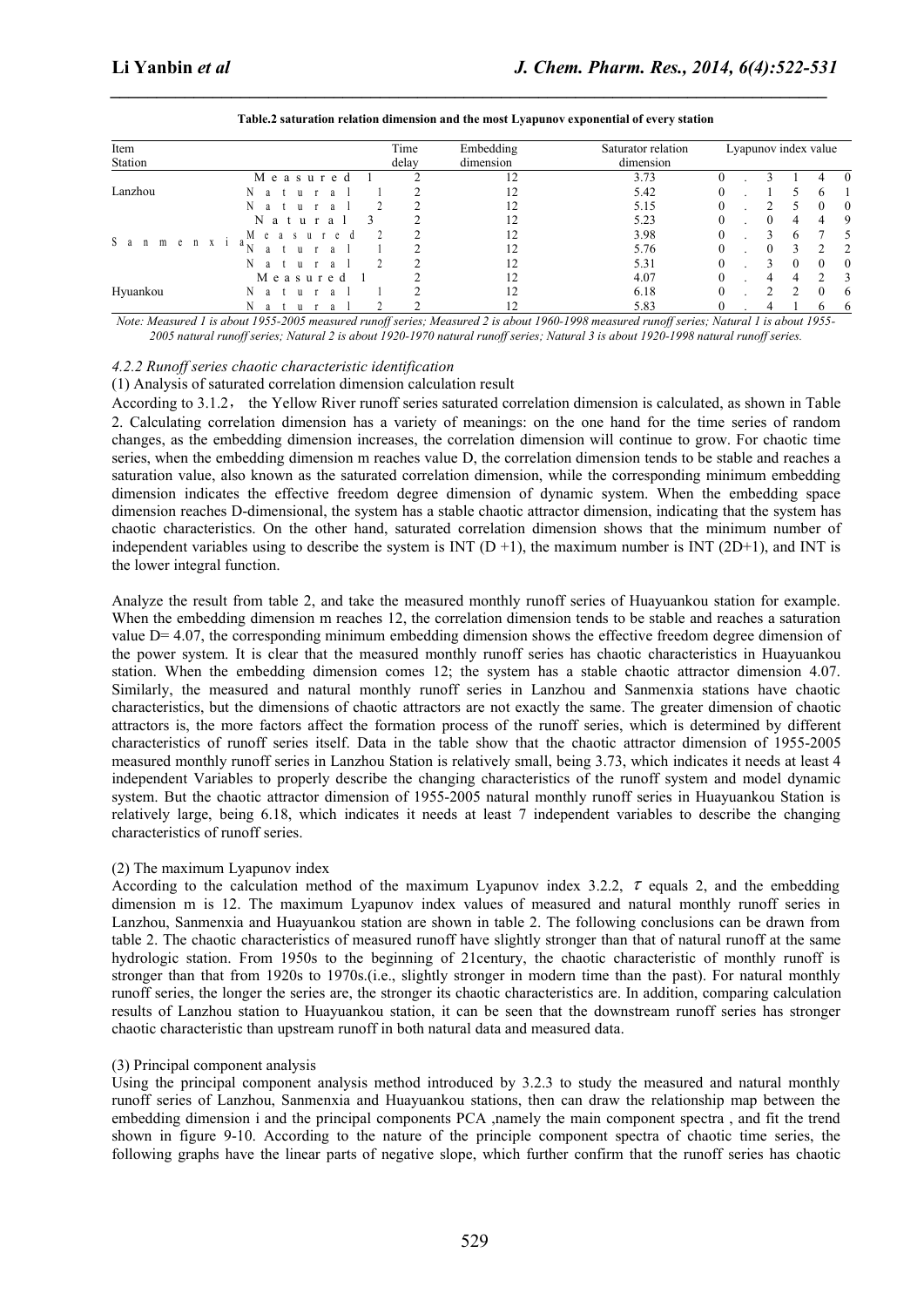characteristics, and provide basis to building chaotic prediction model of monthly runoff. However, the difference in the strength of the chaotic property is difficult to clear from the figures.

*\_\_\_\_\_\_\_\_\_\_\_\_\_\_\_\_\_\_\_\_\_\_\_\_\_\_\_\_\_\_\_\_\_\_\_\_\_\_\_\_\_\_\_\_\_\_\_\_\_\_\_\_\_\_\_\_\_\_\_\_\_\_\_\_\_\_\_\_\_\_\_\_\_\_\_\_\_*



**Fig10 the relation of dimension i and PCA in the Sanmenxia station**

#### **CONCLUSION**

Based on the study on chaotic analysis methods of runoff time series, Yellow River monthly runoff series is analyzed in chaotic characteristics and the following conclusions are drawn.

(1)Time delayτand embedding dimension m are two important parameters in the phase space reconstruction of runoff time series and play a key role in phase space reconstruction.

(2)The time delay τof phase space reconstruction of monthly runoff time series equals 2 in main hydrologic stations of Lanzhou, Sanmenxia and Huayuankou of Yellow River. When the embedding dimension m reaches 12, system has the saturated correlation dimension.

(3) At the same hydrologic station, the saturated correlation dimension of naturalmonthly runoff is bigger than that of the measured one. It needs at least 4 variables (i.e. 4 factors )and at most 8 variables ( i.e.8 factors ) to describe the changing characteristic of measured runoff series and build dynamic models, but least 5-6 and most 12 for natural runoff.

(4) The measured runoff has different chaotic characteristics from natural runoff at the same hydrologic station during the same period. For Yellow River mainstream, the chaotic characteristics of measured monthly runoff series are stronger than those of natural series. For different hydrologic stations, the downstream has stronger chaotic characteristics than the upstream. From 1950s to the beginning of 21 century, the chaotic characteristic isslightly stronger than that from 1920s to 1970s (i.e. now is stronger than the past).

(5) The length of runoff time series has influence on identification of chaotic characteristics. The length is longer, the chaotic characteristics are stronger. The runoff of Yellow River has chaotic characteristics, which provides basis for runoff modeling and chaotic forecasting.

#### **Acknowledgement**

The project was funded by nation natural science (51190093/E0901), China